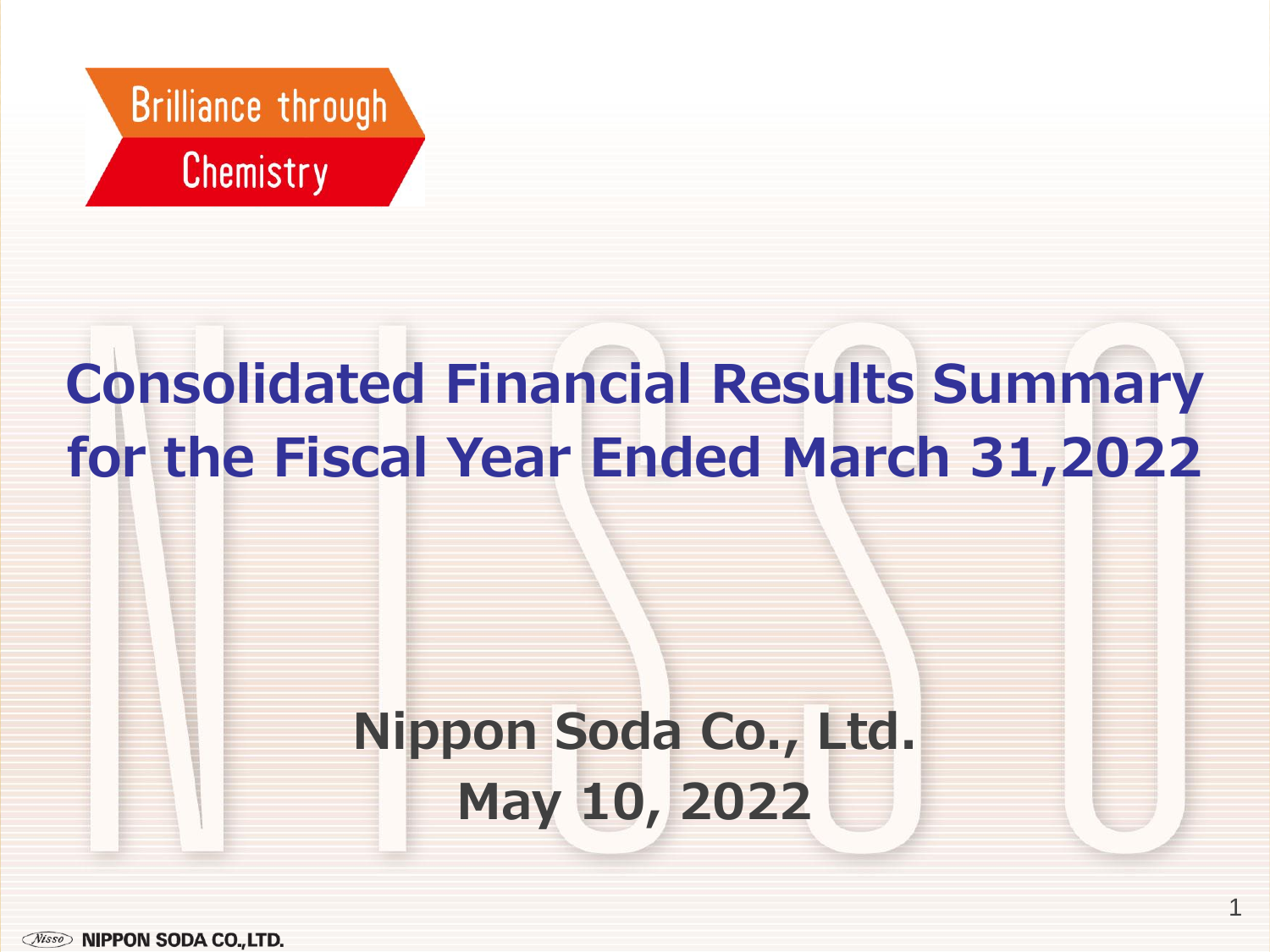# **Contents**

| 1. Consolidated Financial Results<br>for the Fiscal Year Ended March 31, 2022              |                       |
|--------------------------------------------------------------------------------------------|-----------------------|
| <b>•Overview</b>                                                                           | 3                     |
| · Performance by segment                                                                   |                       |
| ·Net Sales by sub-segments of Chemicals                                                    | 5                     |
| · Net Sales by sub-segments of Agro Products                                               | 6                     |
| ·Non-operating income/expenses and Extraordinary income/losses                             | $\overline{7}$        |
| ·Balance sheet                                                                             | 8                     |
| · Statement of cash flows                                                                  | 9                     |
| · Progress of Medium-Term Business Plan and Long-Term Vision                               | 10                    |
| 2. Forecast of Consolidated Financial Results<br>for the Fiscal Year Ending March 31, 2023 |                       |
| ·Overview                                                                                  | $\dots$ 12            |
| · Performance forecast by segment                                                          | $\ldots$ 13 $\sim$ 14 |
| 3. Reference Materials                                                                     | $\ldots$ 15 $\sim$ 16 |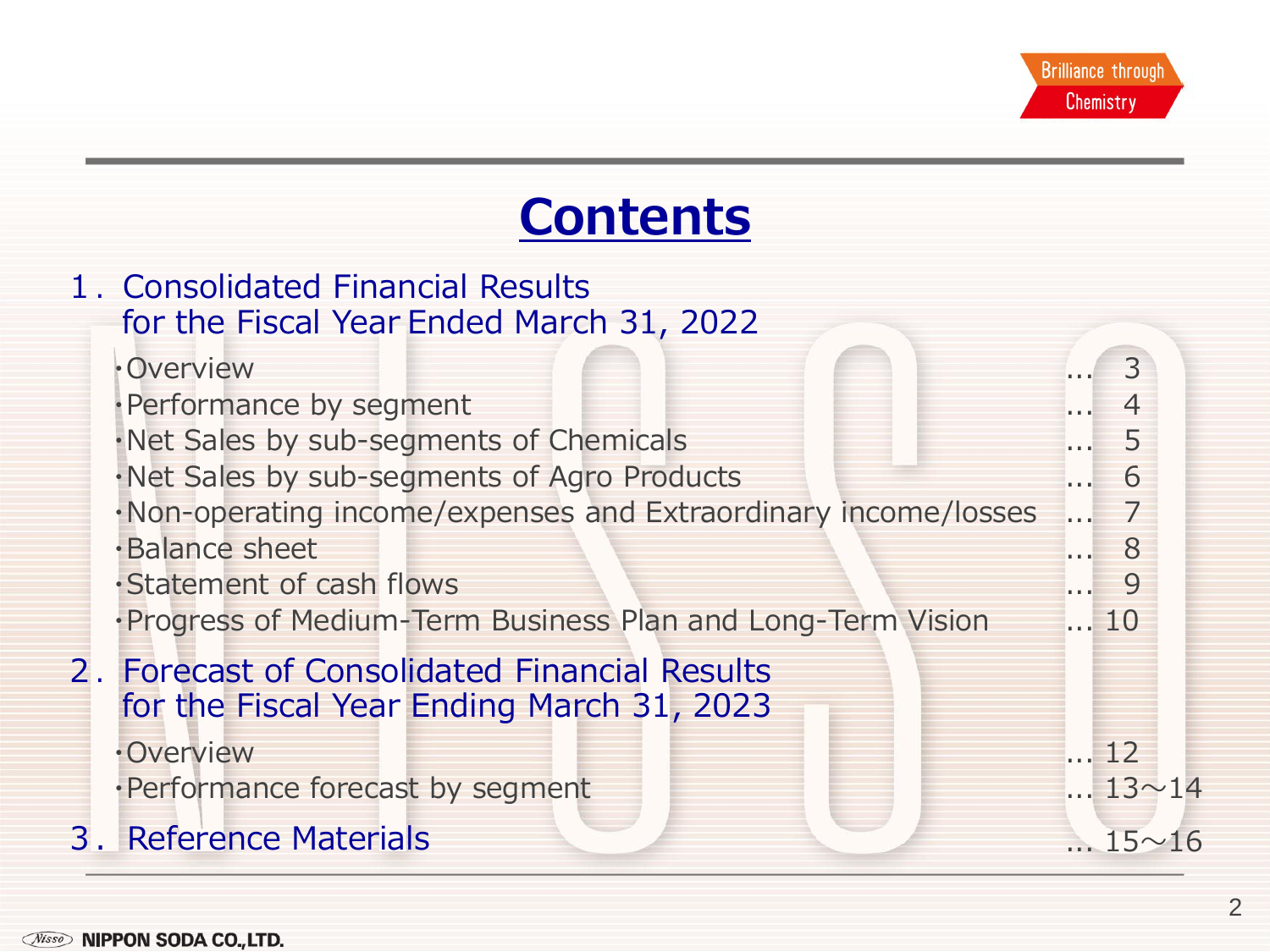## **Brilliance through** Consolidated Financial Results for the Fiscal Year Ended March 31, 2022 **Chemistry** (Overview)

| (Billions of yen)                                                | 2021/3 | 2022/3 | Change<br>(amount) | Change $(\%)$ |
|------------------------------------------------------------------|--------|--------|--------------------|---------------|
| Net sales                                                        | 139.36 | 152.54 | 13.17              | 9.5%          |
| Operating profit                                                 | 9.98   | 11.93  | 1.95               | 19.5%         |
| Share of profit of entities accounted<br>for using equity method | 1.86   | 3.06   | 1.21               |               |
| Ordinary profit                                                  | 12.74  | 16.51  | 3.77               | 29.6%         |
| Profit attributable to owners of parent                          | 7.36   | 12.68  | 5.32               | 72.3%         |
| Exchange rate (JPY/USD)                                          | 106.1  | 112.5  | 6.4                |               |
| Exchange rate (JPY/EUR)                                          | 123.4  | 130.4  | 7.0                |               |

- ・Increased sales of the Chemicals, Trading and Agro Products Businesses
- ・Rose raw materials and fuel costs
- ・Increased share of profit of entities accounted for using equity method
- ・Exchange rate changed for the weak yen
- ・Recorded gain on exchange of subsidiaries and affiliates' stock as extraordinary income, due to business integration of "Certis Europe" that was equity-method affiliate
- ・Recorded extraordinary losses due to impairment loss related to structural reforms in the previous fiscal year
- ・Operating profit difference : 1.95 breakdown

Price difference : 1.76 (of which, rate difference : 1.80) Volume difference : 3.28

Material purchase price difference : (2.83) (of which, rate difference : (0.66)

Others : (0.26)

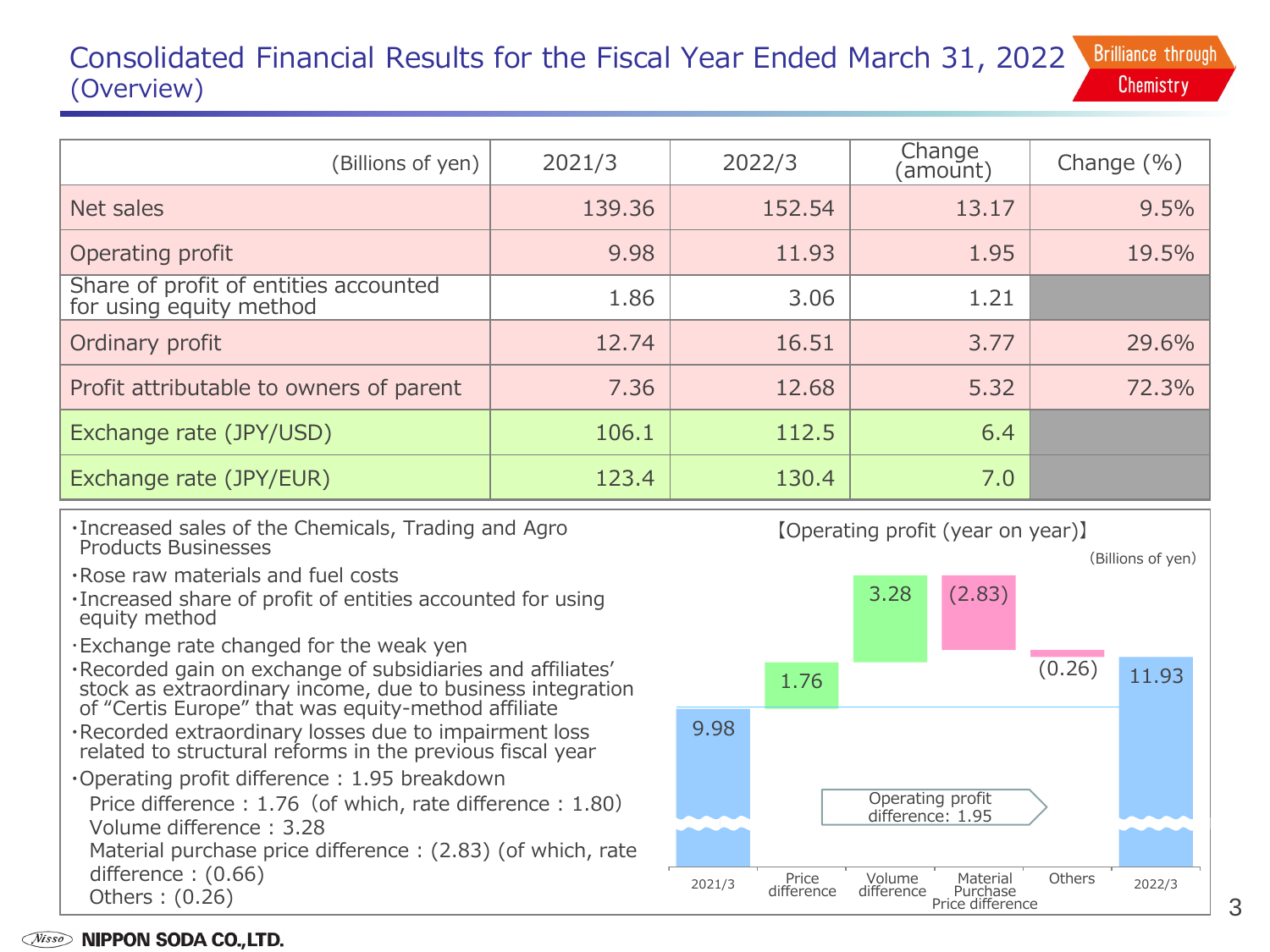### Consolidated Financial Results for the Fiscal Year Ended March 31, 2022 **Brilliance through Chemistry** (Performance by segment)

|                                | 2021/3    |                     | 2022/3    |                     | Change (amount)          |                     |  |
|--------------------------------|-----------|---------------------|-----------|---------------------|--------------------------|---------------------|--|
| (Billions of yen)              | Net sales | Operating<br>profit | Net sales | Operating<br>profit | Net sales                | Operating<br>profit |  |
| Chemicals                      | 37.57     | 1.72                | 43.89     | 2.47                | 6.32                     | 0.75                |  |
| <b>Agro Products</b>           | 48.20     | 4.84                | 50.56     | 5.51                | 2.36                     | 0.68                |  |
| Trading                        | 32.32     | 0.73                | 35.68     | 1.17                | 3.37                     | 0.44                |  |
| Transportation and Warehousing | 4.22      | 0.60                | 4.46      | 0.69                | 0.24                     | 0.09                |  |
| Construction                   | 8.51      | 1.10                | 8.22      | 1.14                | (0.29)                   | 0.04                |  |
| <b>Others</b>                  | 8.54      | 0.78                | 9.72      | 1.06                | 1.18                     | 0.28                |  |
| Adjustments                    |           | 0.21                | -         | (0.12)              | $\overline{\phantom{0}}$ | (0.33)              |  |
| <b>Total</b>                   | 139.36    | 9.98                | 152.54    | 11.93               | 13.17                    | 1.95                |  |

・Chemicals : Increased Fine Chemicals, Industrial Chemicals and Specialty Chemicals due to the recovery of economic activity that had been stagnant by COVID pandemic

Started the operation of expanded production facility of pharmaceutical additive "NISSO HPC", which provided sales growth

・Agro products : Increased sales for export of insecticide and acaricide, sales of new internally developed agrochemicals contributed to earnings, and decreased sales for export of herbicide and fungicide

・Trading : Increased sales of various organic and inorganic chemicals, nonferrous metals and urethane materials

・Transportation and Warehousing: Steady sales of Transportation and Warehousing



*Nisso* **NIPPON SODA CO., LTD.** 

4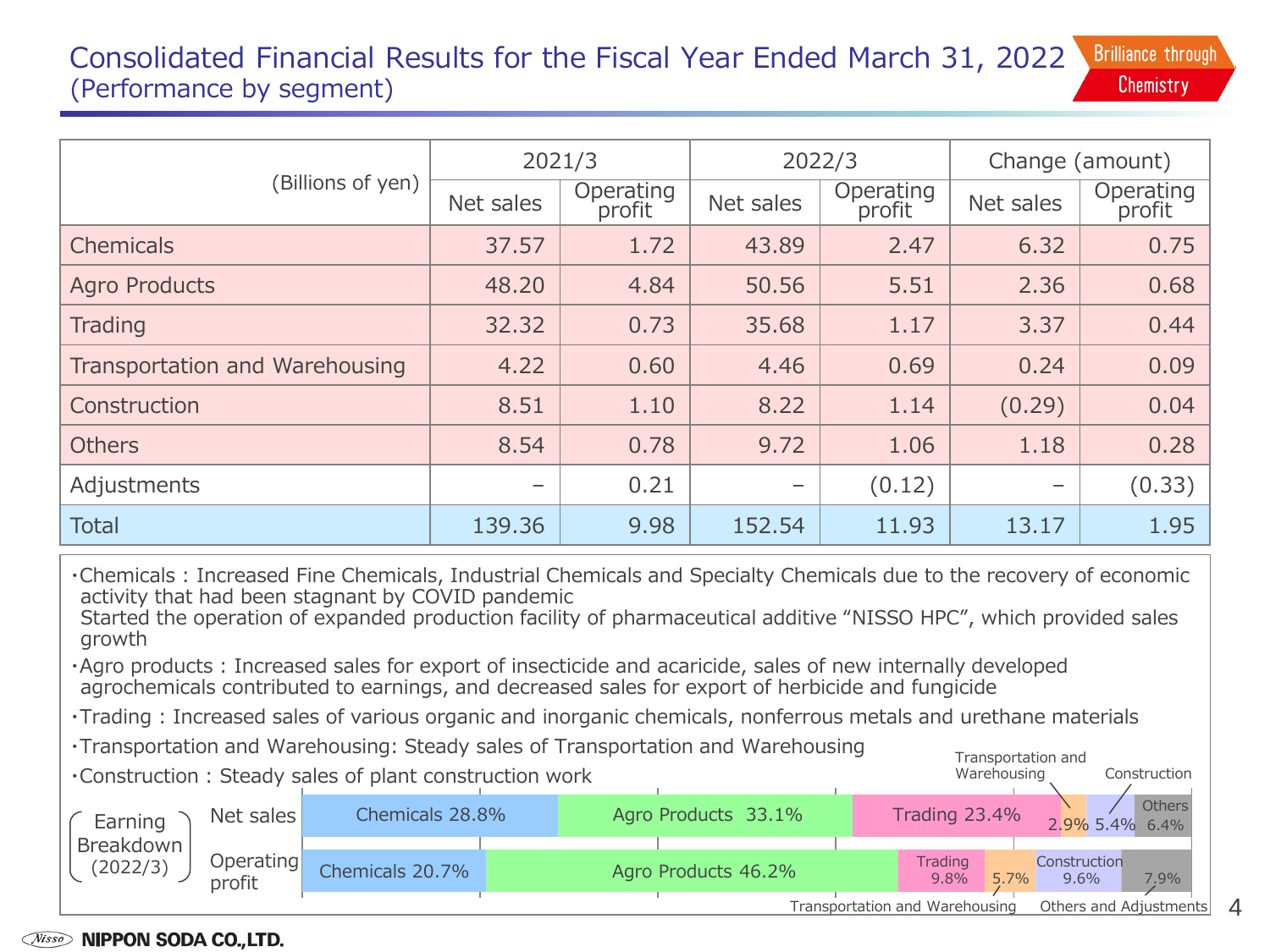### **Brilliance through** Consolidated Financial Results for the Fiscal Year Ended March 31, 2022 **Chemistry** (Net sales by sub-segments of Chemicals)

|                                                          | (Billions of yen)                          | 2021/3 | 2022/3 | Change<br>(amount) | Main factors of change                                                                    |
|----------------------------------------------------------|--------------------------------------------|--------|--------|--------------------|-------------------------------------------------------------------------------------------|
|                                                          | Industrial chemicals                       | 12.98  | 13.55  | 0.57               | Phosphorus chloride $\uparrow$ , Caustic soda $\uparrow$ ,<br>Caustic potash $\downarrow$ |
|                                                          | Fine chemicals                             | 7.44   | 9.63   | 2.19               | Color developers for thermal paper $\uparrow$ ,<br>Specialty isocyanates 1                |
| consolidated                                             | Specialty chemicals                        | 6.23   | 6.62   | 0.40               | VP-POLYMER↑, NISSO-PB↑                                                                    |
| Jon                                                      | Eco-business                               | 5.77   | 5.74   | (0.03)             |                                                                                           |
|                                                          | Pharmaceuticals &<br>industrial fungicides | 8.16   | 9.51   | 1.35               | NISSO HPC 1,<br>Active pharmaceutical ingredients 1                                       |
|                                                          | Subtotal                                   | 40.58  | 45.05  | 4.47               |                                                                                           |
| Subsidiaries sales, elimination<br>of transactions, etc. |                                            | (3.01) | (1.16) | 1.85               |                                                                                           |
| Net sales of Chemicals                                   |                                            | 37.57  | 43.89  | 6.32               |                                                                                           |

- ・Industrial chemicals : Rose sales price of phosphorus chloride due to the soaring raw material price Increased Caustic soda, and decreased Caustic potash
- ・Fine chemicals : Growth in Color developers for thermal paper and Specialty isocyanates
- ・Specialty chemicals : Increased KrF photo resist material "VP-POLYMER" and resin additive "NISSO-PB"
- ・Pharmaceuticals : Growth in pharmaceutical additive "NISSO HPC", and active pharmaceutical ingredients

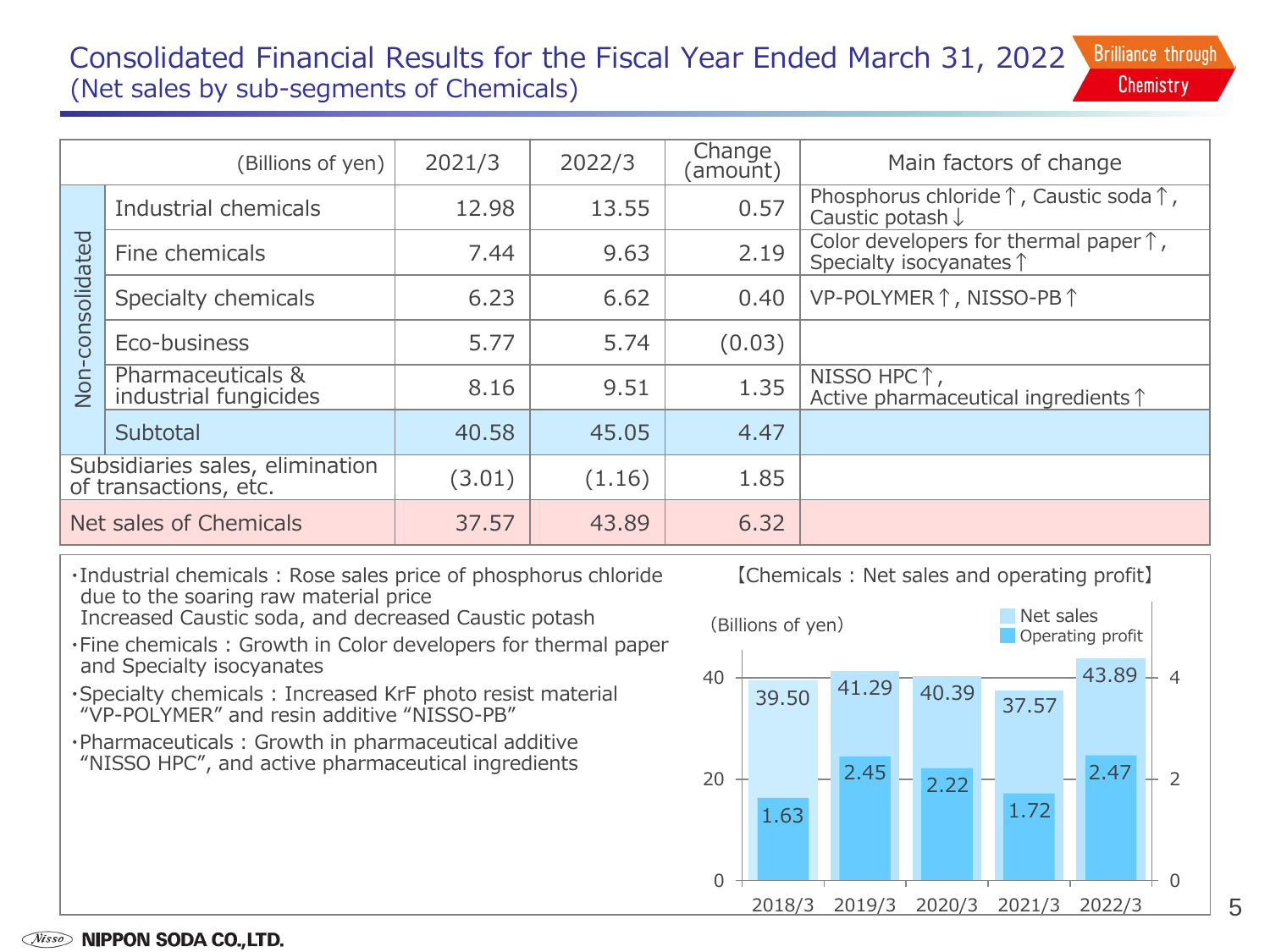### **Brilliance through** Consolidated Financial Results for the Fiscal Year Ended March 31, 2022 (Net sales by sub-segments of Agro Products) **Chemistry**

|                            | (Billions of yen)                                        | 2021/3 | 2022/3 | Change<br>(amount) | Main factors of change                         |
|----------------------------|----------------------------------------------------------|--------|--------|--------------------|------------------------------------------------|
|                            | Fungicides                                               | 19.62  | 19.11  | (0.50)             | PYTHILOCK↑, PANCHO↓, TOPSIN-M↓                 |
|                            | Insecticides/acaricides                                  | 18.34  | 19.83  | 1.49               | DANYOTE ↑, MOSPILAN ↑, NISSORUN ↑              |
| Non-consolidated           | <b>Herbicides</b>                                        | 4.26   | 3.11   | (1.15)             | NABU $\downarrow$ , Intermediates $\downarrow$ |
|                            | <b>Others</b>                                            | (0.24) | (0.39) | (0.15)             |                                                |
|                            | Subtotal                                                 | 41.97  | 41.66  | (0.31)             |                                                |
|                            | Subsidiaries sales, elimination<br>of transactions, etc. | 6.24   | 8.91   | 2.67               |                                                |
| Net sales of Agro Products |                                                          | 48,20  | 50.56  | 2.36               |                                                |
| Overseas sales ratio       |                                                          | 61.4%  | 62.3%  |                    |                                                |

- ・Fungicides : Increased sales for export of "PYTHILOCK", and decreased sales for export of "PANCHO" and "TOPSIN-M"
- ・Insecticides / acaricides : Launched new acaricide "DANYOTE", increased sales for export of insecticide "MOSPILAN" and acaricide "NISSORUN"
- ・Herbicides : Decreased sales for export of "NABU", in Intermediates

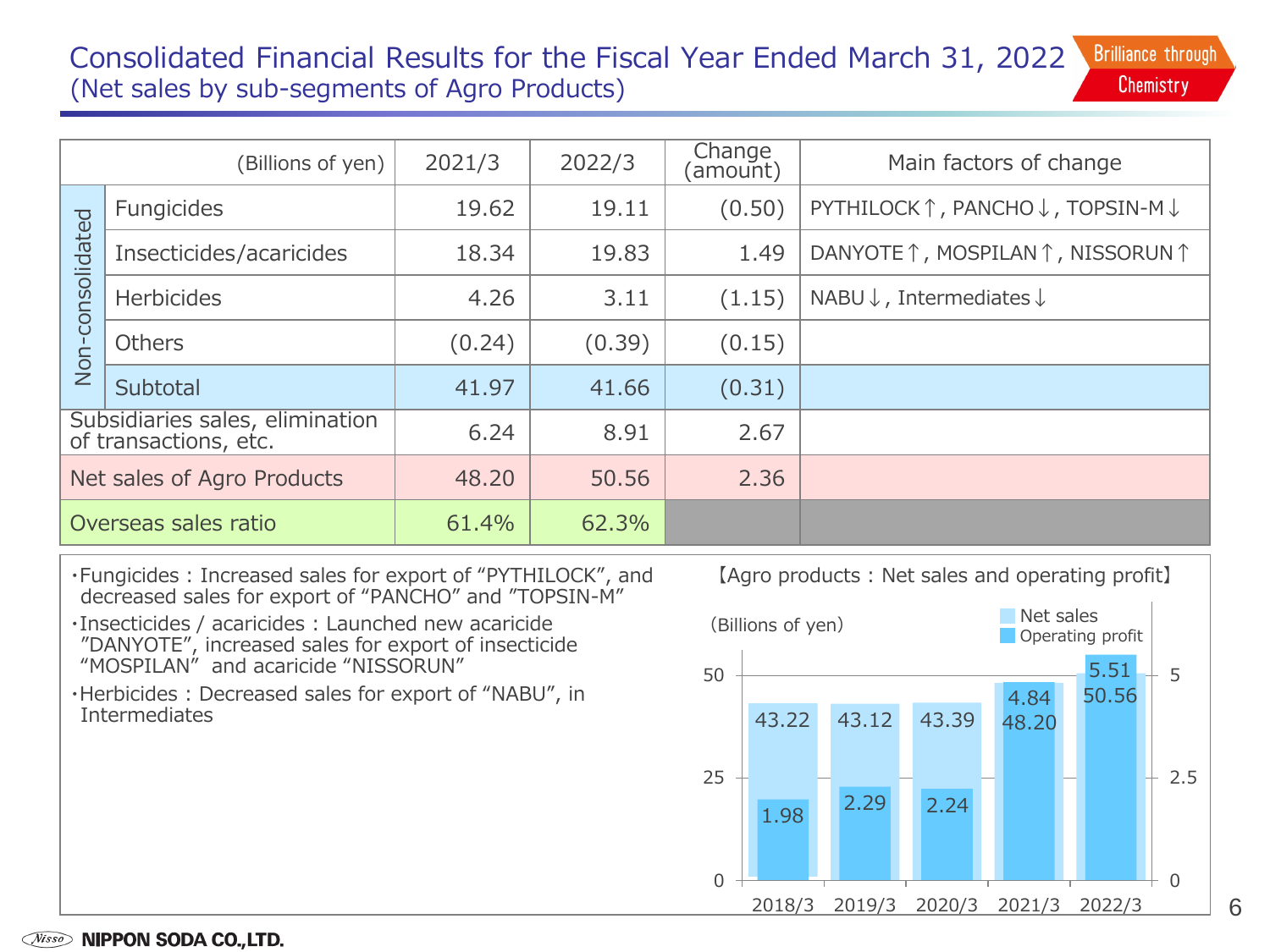## Consolidated Financial Results for the Fiscal Year Ended March 31, 2022 **Brilliance through** (Non-operating income/expenses and Extraordinary income/losses)

| <b>Chemistry</b> |  |  |
|------------------|--|--|
|                  |  |  |

| (Billions of yen)                                                | 2021/3 | 2022/3 | Change<br>(amount) | Remarks                                                                               |
|------------------------------------------------------------------|--------|--------|--------------------|---------------------------------------------------------------------------------------|
| Share of profit of entities<br>accounted for using equity method | 1.86   | 3.06   | 1.21               |                                                                                       |
| Novus International                                              | (0.77) | 0.09   | 0.86               | Fiscal year-end: March 31<br>Percentage of shares held: 20.0%                         |
| <b>IHARABRAS</b>                                                 | 2.52   | 2.83   | 0.31               | Fiscal year-end: December 31<br>Percentage of shares held: 29.1%                      |
| <b>Others</b>                                                    | 0.10   | 0.14   | 0.04               |                                                                                       |
| Other non-operating<br>income/expenses                           | 0.91   | 1.52   | 0.61               |                                                                                       |
| Foreign exchange gain/losses                                     | 0.14   | 0.84   | 0.70               |                                                                                       |
| <b>Others</b>                                                    | 0.77   | 0.67   | (0.09)             |                                                                                       |
| Non-operating income/expenses<br>(loss)                          | 2.76   | 4.58   | 1.82               |                                                                                       |
| Extraordinary income                                             | 0.14   | 1.80   | 1.66               |                                                                                       |
| Gain on exchange of subsidiaries<br>and affiliates' stock        | 0.00   | 1.76   | 1.76               | Business integration of Certis Europe B.V.                                            |
| <b>Others</b>                                                    | 0.14   | 0.04   | (0.10)             |                                                                                       |
| <b>Extraordinary losses</b>                                      | 3.53   | 0.85   | (2.67)             |                                                                                       |
| Impairment loss                                                  | 1.74   | 0.15   | (1.59)             | Recorded impairment loss related to<br>structural reforms in the previous fiscal year |
| <b>Others</b>                                                    | 1.79   | 0.70   | (1.08)             | Provision for environmental measure:<br>recorded 0.63 in the previous fiscal year     |
| Extraordinary income/losses                                      | (3.39) | 0.94   | 4.34               |                                                                                       |

・Exchange rate changed for weak yen

・Recorded gain on exchange of subsidiaries and affiliates' stock as extraordinary income, due to business integration of "Certis Europe" that was equity-method affiliate

・Recorded extraordinary losses due to impairment loss in relation to structural reforms in the previous fiscal year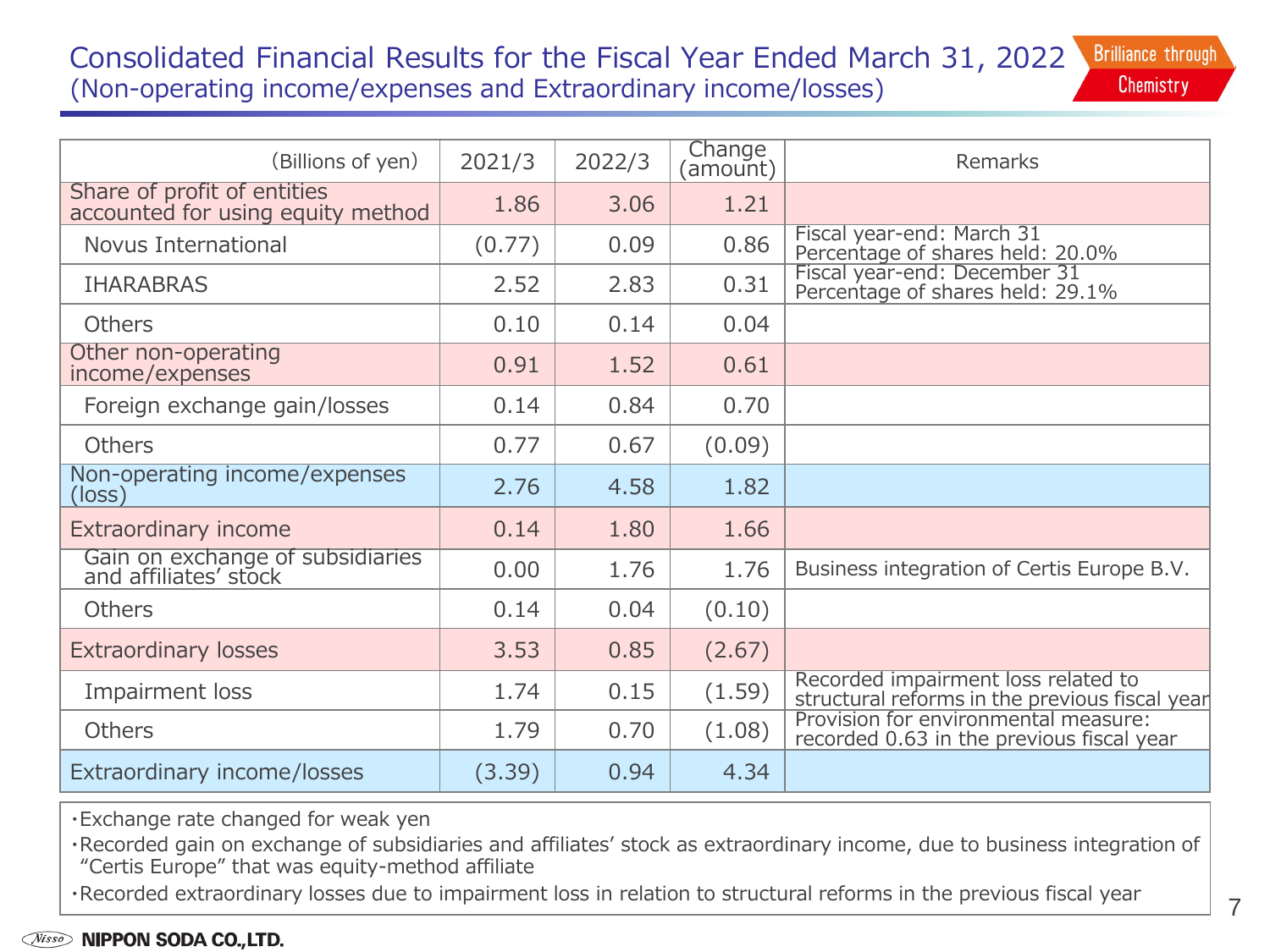## Consolidated Financial Results for the Fiscal Year Ended March 31, 2022 **Brilliance through** (Balance Sheet) **Chemistry**

| (Billions of yen)                         | 2021/3 | 2022/3 | Change | Main factors of change                                                                        |
|-------------------------------------------|--------|--------|--------|-----------------------------------------------------------------------------------------------|
| Current assets                            | 100.35 | 109.01 | 8.66   | ¥5.61 billion of notes and accounts receivable-trade<br>¥2.75 billion of inventories          |
| Non-current assets                        | 127.62 | 136.57 | 8.95   | ¥5.97 billion of investment securities, ¥3.44 billion of<br>property, plant and equipment     |
| <b>Total assets</b>                       | 227.98 | 245.59 | 17.61  |                                                                                               |
| <b>Current liabilities</b>                | 44.56  | 57.28  | 12.72  | ¥6.40 billion of short-term borrowings, ¥4.33 billon of<br>notes and accounts payable - trade |
| Non-current liabilities                   | 34.21  | 30.00  | (4.21) | ¥(5.12) billion of long-term borrowings                                                       |
| <b>Total liabilities</b>                  | 78.77  | 82.79  | 8.52   |                                                                                               |
| Shareholders' equity                      | 140.33 | 148.41 | 8.07   | ¥7.04 billion of retained earnings                                                            |
| Accumulated other<br>comprehensive income | 5.43   | 7.54   | 2.10   | ¥1.43 billion of valuation difference on available-for-<br>sale securities                    |
| Non-controlling interests                 | 3.43   | 2.35   | (1.08) |                                                                                               |
| Total net assets                          | 149.20 | 158,30 | 9.09   |                                                                                               |
| Total liabilities and net<br>assets       | 227.98 | 245.59 | 17.61  |                                                                                               |

・Equity ratio : 63.5% (equity ratio at previous fiscal year-end : 63.9%)

| (Billion of yen)                | 2018/3 | 2019/3 | 2020/3 | 2021/3 | 2022/3             |
|---------------------------------|--------|--------|--------|--------|--------------------|
| Amount of capital<br>investment | 8.59   | 8.03   | 8.82   | 7.72   | ※1 13.11           |
| Depreciation                    | 6.53   | 6.97   | 7.58   | 7.66   | $\frac{1}{2}$ 8.58 |
| R&D expenses                    | 7.25   | 6.24   | 6.13   | 5.79   | 5.84               |

- $\left[\times1\right]$  13.11  $\left[\times1\right]$  Expanded production facility of pharmaceutical additive "NISSO HPC"
- $\frac{1}{2}$  8.58  $\frac{1}{2}$  Expanded production facility of pharmaceutical additive "NISSO HPC" IT related investment (updated software)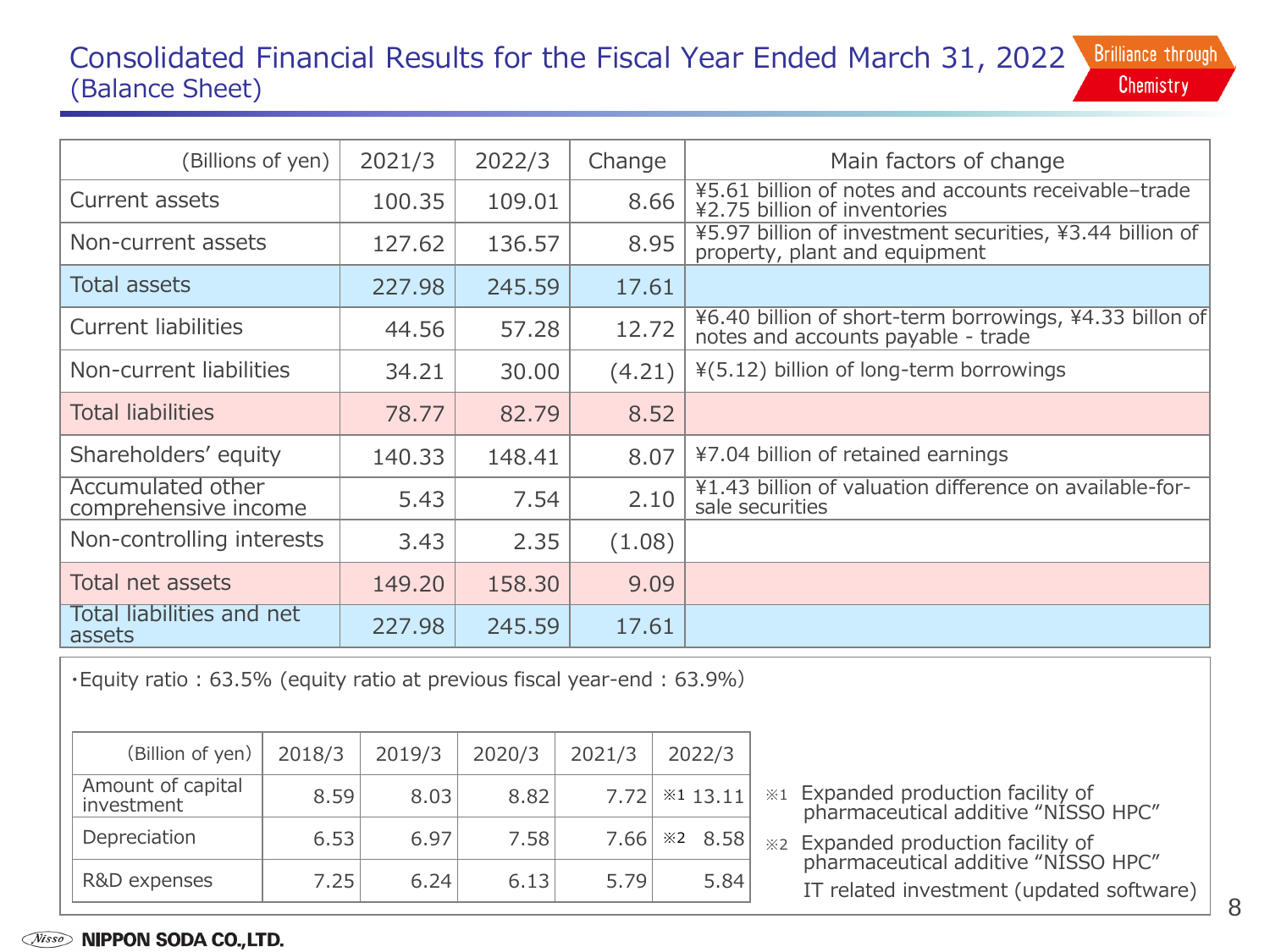### **Brilliance through** Consolidated Financial Results for the Fiscal Year Ended March 31, 2022 **Chemistry** (Statement of Cash Flows)

| (Billions of yen)                                           | 2021/3  | 2022/3  | Change<br>(amount) |
|-------------------------------------------------------------|---------|---------|--------------------|
| Cash flows from operating activities                        | 13.82   | 14.55   | 0.72               |
| Cash flows from investing activities                        | (13.77) | (11.62) | 2.15               |
| Cash flows from financing activities                        | 1.72    | (4.80)  | (6.53)             |
| Effect of exchange rate change on cash and cash equivalents | 0.28    | 0.52    | 0.24               |
| Net increase (decrease) in cash and cash equivalents        | 2.05    | (1.36)  | (3.41)             |
| Cash and cash equivalents at beginning of period            | 17.20   | 19.25   | 2.05               |
| Cash and cash equivalents at end of period                  | 19.25   | 17.90   | (1.36)             |

- ・Operating CF : ¥17.46 billion of profit before income taxes ¥(6.80) billion of decrease in trade receivables ¥4.15 billion of increase in trade payables
- ・Investing CF : ¥(11.36) billion of purchase of property, plant and equipment
- ・Financing CF : ¥1.22 billion of increase in borrowings ¥(3.50) billion of dividends paid ¥(1.24) billion of purchase of treasury shares

【Main factors of change】

- ・Investing CF : ¥1.01 billion of decrease in purchase of property, plant and equipment and intangible assets
- ・Financing CF : ¥(8.49) billion of decrease in borrowings and increase in repayment

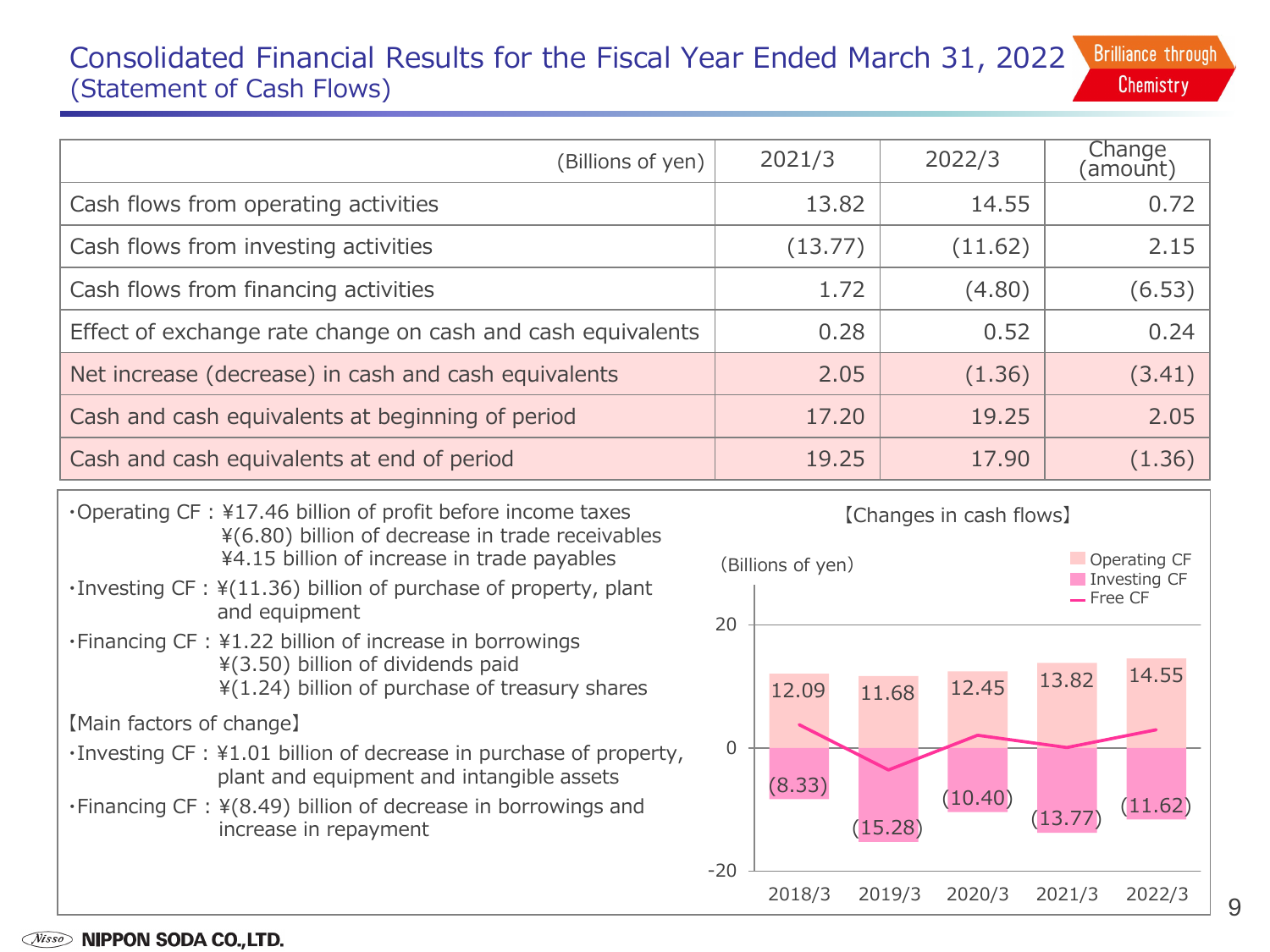### **Brilliance through** Consolidated Financial Results for the Fiscal Year Ended March 31, 2022 (Progress of Medium-Term Business Plan and Long-Term Vision) **Chemistry**

|                                                                | 2020/3<br>Results | 2021/3<br><b>Results</b> | 2022/3<br><b>Results</b> | Medium-Term<br><b>Business Plan</b><br>(2023/3 target) | Long-Term<br>Vision KPI<br>(2030/3) |
|----------------------------------------------------------------|-------------------|--------------------------|--------------------------|--------------------------------------------------------|-------------------------------------|
| Net profit (Billions of yen)                                   | 6.76              | 7.36                     | 12.68                    | 7.0                                                    |                                     |
| ROE(% )                                                        | 4.8%              | 5.1%                     | $\frac{1}{2}$ 8.4%       | 5%                                                     | 8% or more                          |
| Shareholder returns<br>(Dividend payout ratio %)<br>(Dividend) | 35.7%<br>¥80      | 43.1%<br>¥110            | 39.6%<br>¥180            | 40%<br>Minimum of ¥80                                  |                                     |
| Capital investment<br>(Billions of yen)                        | 8.82              | 7.72                     | 13.11                    | 30.0 (in 3 years)                                      |                                     |
| ROS(% )                                                        | 5.6%              | 7.2%                     | 7.8%                     |                                                        | 10% or more                         |
| ROA (%)                                                        | 3.8%              | 4.6%                     | 5.0%                     |                                                        | 7% or more                          |

※ ROE excluding on-time extraordinary income (¥1.76 billion in gain on exchange of subsidiaries and affiliates' stock): 7.2%



# ● Changes in shareholder returns



#### **NIPPON SODA CO., LTD.**  $\bigtriangleup$ isso $\bigtriangleup$

Nihongi plant, etc.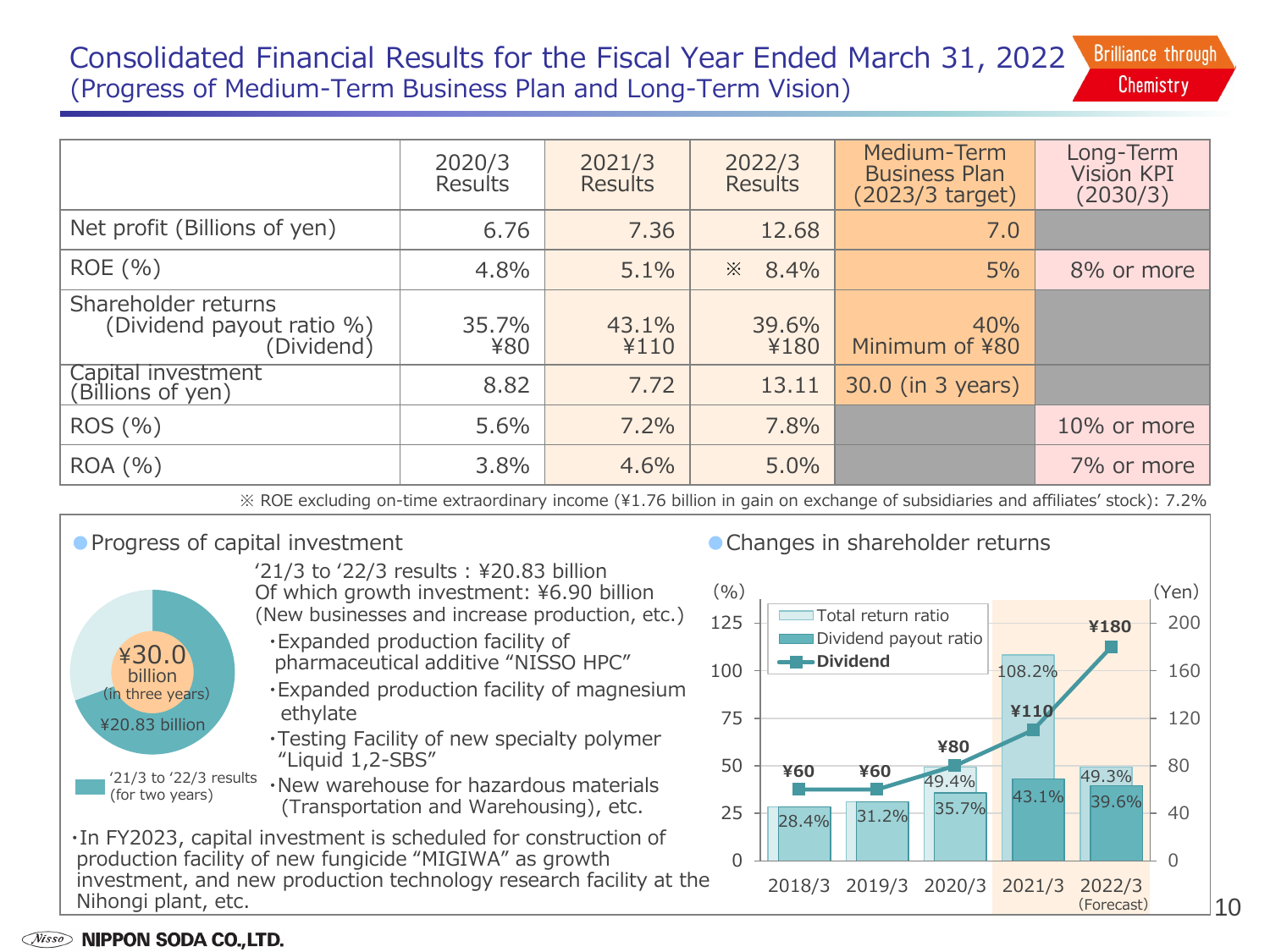

# **Forecast of Consolidated Financial Results for the Fiscal Year Ending March 31, 2023**

# **(Announced on May 10, 2022)**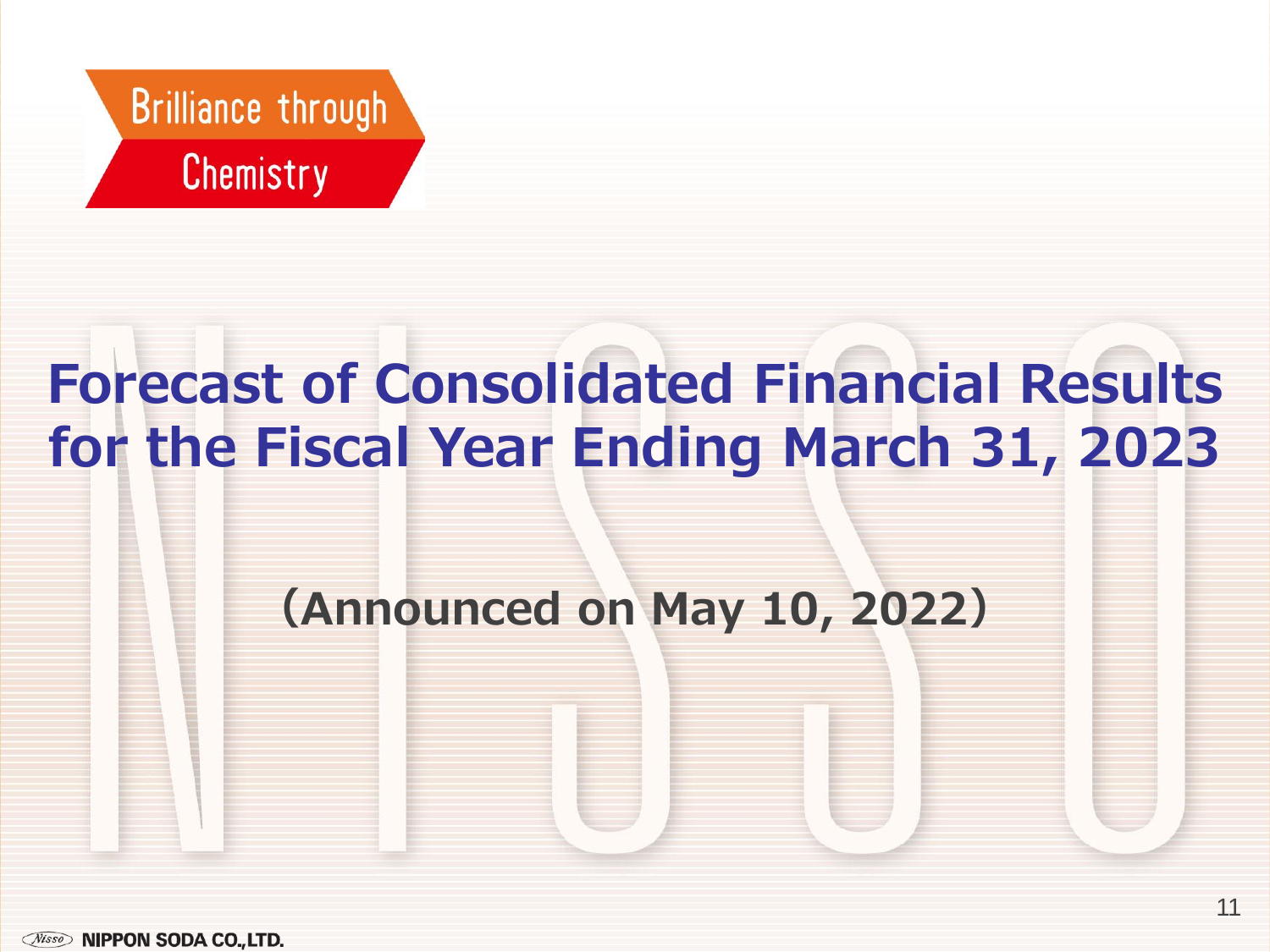# Forecast of Consolidated Financial Results for the Fiscal Year Ending March 31, 2023 (Overview)

| (Billions of yen)                                                | 2022/3<br>Results | 2023/3<br>Forecast | Change<br>(amount) | Change $(\% )$ |
|------------------------------------------------------------------|-------------------|--------------------|--------------------|----------------|
| Net sales                                                        | 152.54            | 162.00             | 9.46               | 6.2%           |
| Operating profit                                                 | 11.93             | 12.30              | 0.37               | 3.1%           |
| Share of profit of entities accounted<br>for using equity method | 3.06              | 4.00               | 0.94               |                |
| Ordinary profit                                                  | 16.51             | 16.50              | (0.01)             | $(0.1)\%$      |
| Profit attributable to owners of parent                          | 12.68             | 11.00              | (1.68)             | $(13.3)\%$     |
| Exchange rate (JPY/USD)                                          | 112.5             | 120.0              | 7.5                |                |
| Exchange rate (JPY/EUR)                                          | 130.4             | 130.0              | (0.4)              |                |

- ・Work on revising sales price appropriately for further increases in the high raw materials prices and energy costs
- ・Recorded ¥17.6 billion in gain on exchange of subsidiaries and affiliates' stock in the previous fiscal year as one-time extraordinary income

・Operating profit difference : 0.37 breakdown

Price difference : 4.89 (of which, rate difference : (1.29)) Volume difference : (0.86) Material purchase price difference : (4.85) (of which, rate difference (0.88))

Others : 1.19

| (Billion of yen)                | 2022/3<br>Results | 2023/3<br>Forecast | Change |
|---------------------------------|-------------------|--------------------|--------|
| Amount of capital<br>investment | 13.11             | 14.00              | 0.89   |
| Depreciation                    | 8.58              | 9.50               | 0.92   |
| R&D expenses                    | 5.84              | 6.93               |        |

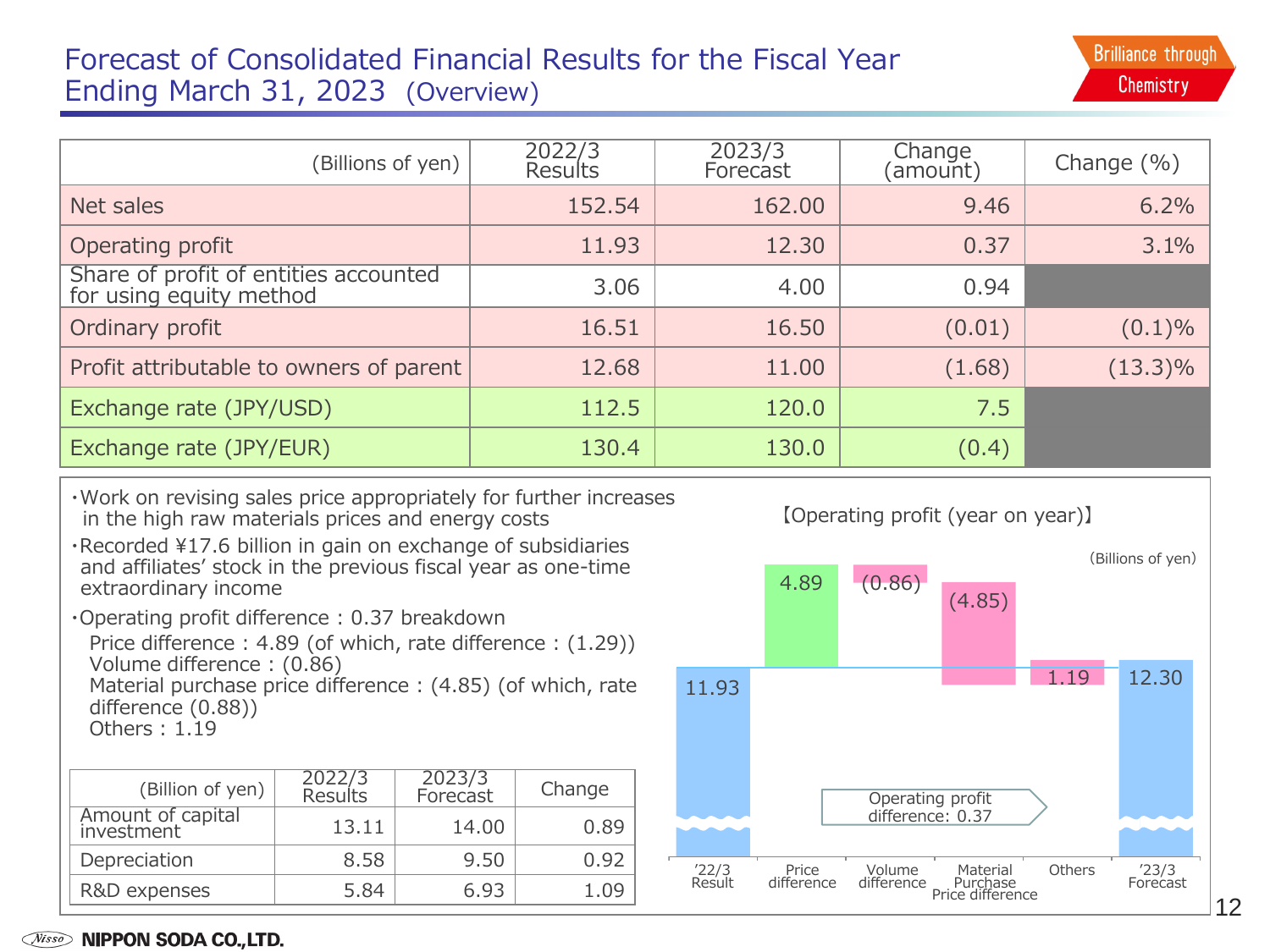# Forecast of Consolidated Financial Results for the Fiscal Year Ending March 31, 2023 (Forecast of performance by segment)

|                                |           | 2022/3 Results      |           | 2023/3 Forecast     | Change (amount)          |                     |  |
|--------------------------------|-----------|---------------------|-----------|---------------------|--------------------------|---------------------|--|
| (Billions of yen)              | Net sales | Operating<br>profit | Net sales | Operating<br>profit |                          | Operating<br>profit |  |
| <b>Chemicals</b>               | 43.89     | 2.47                | 46.60     | 2.64                | 2.71                     | 0.17                |  |
| <b>Agro Products</b>           | 50.56     | 5.51                | 52.10     | 6.30                | 1.54                     | 0.79                |  |
| Trading                        | 35.68     | 1.17                | 37.00     | 1.00                | 1.32                     | (0.17)              |  |
| Transportation and Warehousing | 4.46      | 0.69                | 4.40      | 0.60                | (0.06)                   | (0.09)              |  |
| Construction                   | 8.22      | 1.14                | 11.50     | 0.87                | 3.28                     | (0.27)              |  |
| <b>Others</b>                  | 9.72      | 1.06                | 10.40     | 0.91                | 0.68                     | (0.15)              |  |
| Adjustments                    |           | (0.12)              |           | (0.02)              | $\overline{\phantom{0}}$ | 0.10                |  |
| <b>Total</b>                   | 152.54    | 11.93               | 162.00    | 12.30               | 9.46                     | 0.37                |  |

・Chemicals : Expected sales expansion of pharmaceutical additive "NISSO HPC", KrF photo resist material "VP-POLYMER" and new specialty polymer "Liquid 1,2-SBS"

Expected decease in caustic potash, potassium carbonate due to implementation of structural reforms in the caustic potash and peripheral businesses

・Agro Products : Expected increase in sales for export fungicide "TOPSIN-M", insecticide "MOSPILAN" and acaricide "NISSORUN"

Expected sales expansion of new acaricide "DANYOTE" and new fungicide "MIGIWA"



## **Wisso NIPPON SODA CO., LTD.**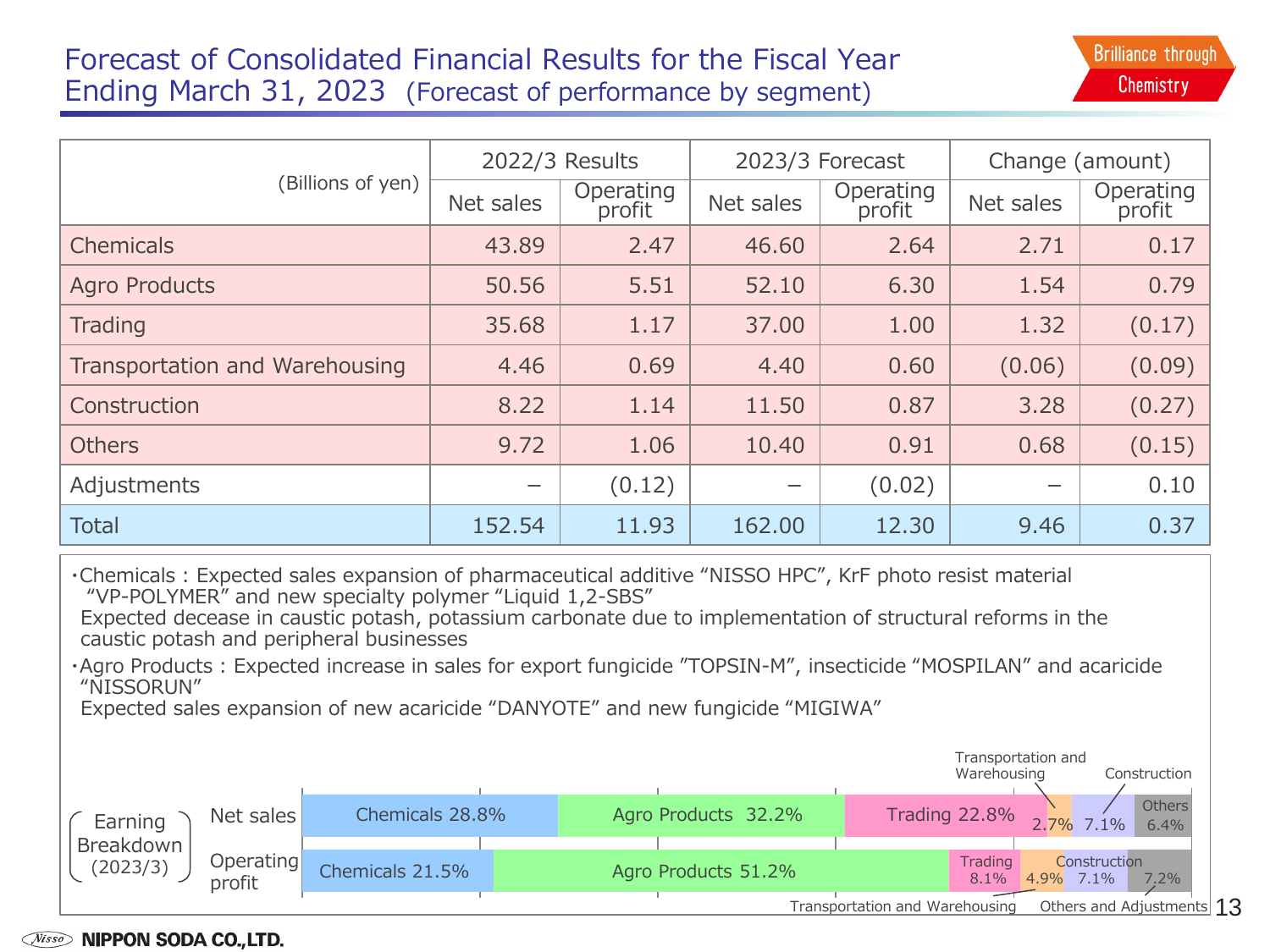# Forecast of Consolidated Financial Results for the Fiscal Year Ending March 31, 2023 (Forecast of performance by segment)

|                                |                          | 2023/3 1H forecast                                      | 2023/3 2H forecast |           | 2023/3 Full-year forecast |        |  |  |
|--------------------------------|--------------------------|---------------------------------------------------------|--------------------|-----------|---------------------------|--------|--|--|
| (Billions of yen)              | Net sales                | Operating<br>Operating<br>Net sales<br>profit<br>profit |                    | Net sales | Operating<br>profit       |        |  |  |
| Chemicals                      | 23.20                    | 1.68                                                    | 23.40              | 0.96      | 46,60                     | 2.64   |  |  |
| <b>Agro Products</b>           | 22.60                    | 3.50                                                    | 29.50              | 2.80      | 52.10                     | 6.30   |  |  |
| Trading                        | 18.30                    | 0.51                                                    | 18.70              | 0.49      | 37,00                     | 1.00   |  |  |
| Transportation and Warehousing | 2.20                     | 0.30                                                    | 2.20               | 0.30      | 4.40                      | 0.60   |  |  |
| Construction                   | 4.00                     | 0.07                                                    | 7.50               | 0.80      | 11.50                     | 0.87   |  |  |
| <b>Others</b>                  | 5.20                     | 0.55                                                    | 5.20               | 0.36      | 10.40                     | 0.91   |  |  |
| Adjustments                    | $\overline{\phantom{m}}$ | 0.29                                                    | $\qquad \qquad$    | (0.31)    | $\qquad \qquad -$         | (0.02) |  |  |
| <b>Total</b>                   | 75.50                    | 6.90                                                    | 86.50              | 5.40      | 162.00                    | 12.30  |  |  |

【収益構成】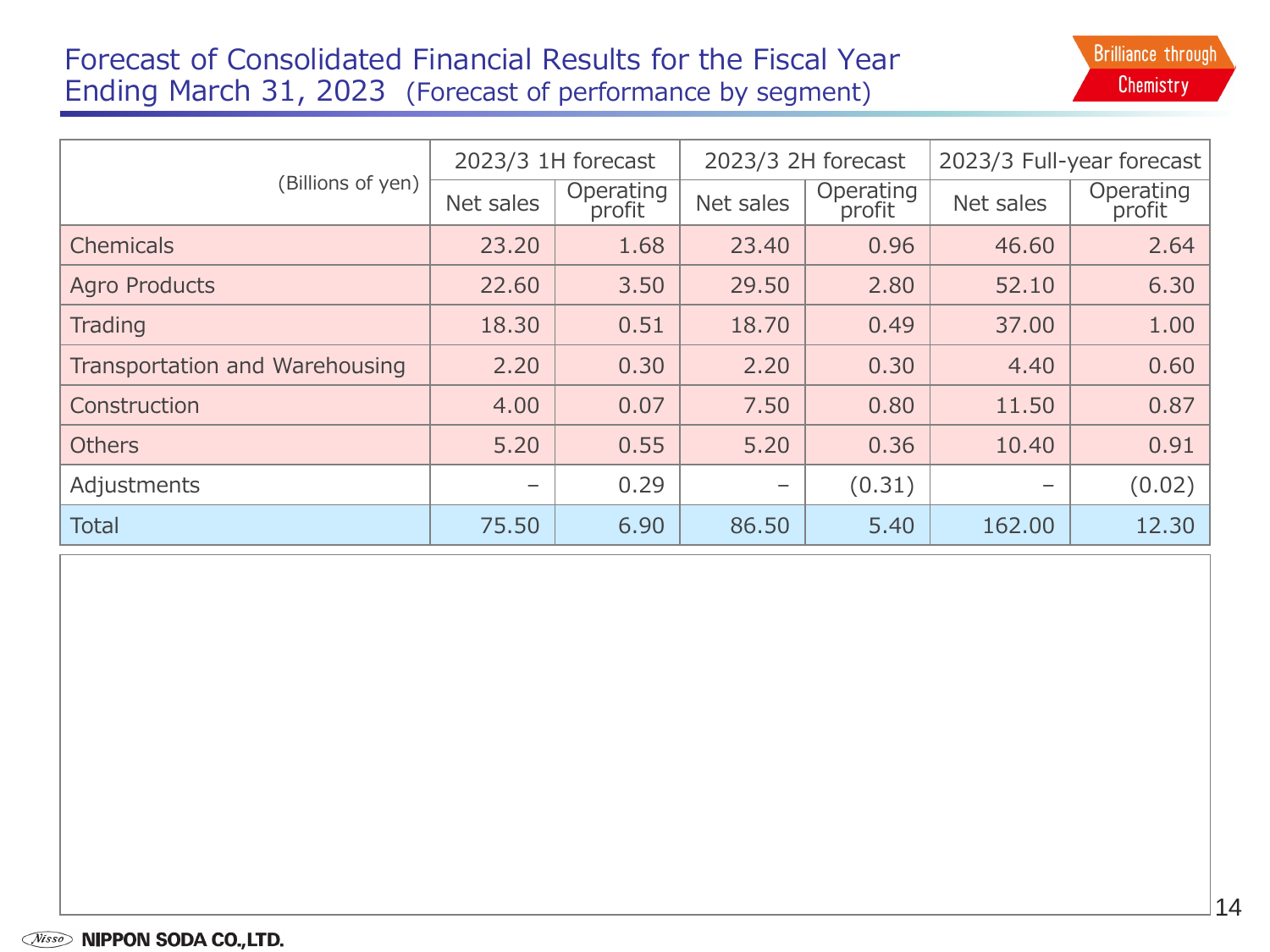# [Reference Materials] Business Details

| (Billions of yen)                 |                  |                                                          | 2021/3 results<br>2022/3 results |           |                     |                                                                                                           |                                                                                                                                                                                                  |  |
|-----------------------------------|------------------|----------------------------------------------------------|----------------------------------|-----------|---------------------|-----------------------------------------------------------------------------------------------------------|--------------------------------------------------------------------------------------------------------------------------------------------------------------------------------------------------|--|
|                                   |                  | Net sales                                                | Operating<br>profit              | Net sales | Operating<br>profit | Main Products, etc.                                                                                       |                                                                                                                                                                                                  |  |
|                                   |                  | Industrial chemicals                                     | 12.98                            |           | 13.55               |                                                                                                           | Caustic soda, Liquid chlorine, Hydrochloric acid, Sodium cyanide,<br>Potassium cyanide, Phosphorus oxychloride and Phosphorus trichloride                                                        |  |
|                                   |                  | Fine chemicals                                           | 7.44                             |           | 9.63                |                                                                                                           | Metallic sodium, Specialty isocyanates, Alcoholate, Organic titanate, Color<br>developers for thermal paper and Secondary battery materials                                                      |  |
|                                   |                  | Specialty chemicals                                      | 6.23                             |           | 6.62                |                                                                                                           | NISSO-PB, VP-POLYMER, TITABOND and BISTRATOR                                                                                                                                                     |  |
|                                   | Non-consolidated | Eco-business                                             | 5.77                             |           | 5.74                |                                                                                                           | NISSO HI-CHLON, NISSO MELSAN, TAKE-ONE, HIDION and Slime<br>removing agents                                                                                                                      |  |
|                                   |                  | Pharmaceuticals & industrial<br>fungicides               | 8.16                             |           | 9.51                |                                                                                                           | NISSO HPC, NISSO DAMN, Faropenem-sodium antibiotic, NISSO SSF,<br>BESTCIDE, BIOCUT and MILLCUT                                                                                                   |  |
|                                   |                  | Subtotal                                                 | 40.58                            |           | 45.05               |                                                                                                           |                                                                                                                                                                                                  |  |
|                                   |                  | Subsidiaries sales, elimination of<br>transactions, etc. | (3.01)                           |           | (1.16)              |                                                                                                           |                                                                                                                                                                                                  |  |
|                                   |                  | 1. Chemicals                                             | 37.57                            | 1.72      | 43.89               | 2.47                                                                                                      |                                                                                                                                                                                                  |  |
|                                   |                  | Fungicides                                               | 19.62                            |           | 19.11               |                                                                                                           | TOPSIN-M, BEFRAN, BELLKUTE, PYTHILOCK, TRIFMINE, PANCHO,<br>MIGIWA, AGRI-MYCIN AGROCARE (biological pesticide), MASTERPIECE<br>(biological pesticide), FANTASISTA MONSIEUR BORDEAUX and LABILITE |  |
|                                   | Non-consolidated | Insecticides/acaricides                                  | 18.34                            |           | 19.83               |                                                                                                           | MOSPILAN, NISSORUN, DANYOTE, ROMDAN, GREENGUARD, KOTETSU<br>and PHOENIX                                                                                                                          |  |
|                                   |                  | Herbicides                                               | 4.26                             |           | 3.11                |                                                                                                           | NABU, HOENEST, CONCLUDE, EIGEN and ALPHARD                                                                                                                                                       |  |
|                                   |                  | <b>Others</b>                                            | (0.24)                           |           | (0.39)              |                                                                                                           | Smoking agents                                                                                                                                                                                   |  |
|                                   |                  | Subtotal                                                 | 41.97                            |           | 41.66               |                                                                                                           |                                                                                                                                                                                                  |  |
|                                   |                  | Subsidiaries sales, elimination of<br>transactions, etc. | 6.24                             |           | 8.91                |                                                                                                           |                                                                                                                                                                                                  |  |
|                                   |                  | 2. Agro Products                                         | 48.20                            | 4.84      | 50.56               | 5.51                                                                                                      |                                                                                                                                                                                                  |  |
| 3. Trading                        |                  | 32.32                                                    | 0.73                             | 35.68     | 1.17                | Chemicals, functional products, synthetic resins, industrial devices and<br>construction-related products |                                                                                                                                                                                                  |  |
| 4. Transportation and Warehousing |                  | 4.22                                                     | 0.60                             | 4.46      | 0.69                | Warehousing and transportation services                                                                   |                                                                                                                                                                                                  |  |
| 5. Construction                   |                  | 8.51                                                     | 1.10                             | 8.22      | 1.14                | Plant construction, and civil engineering and construction                                                |                                                                                                                                                                                                  |  |
|                                   |                  | 6. Others and adjustments                                | 8.54                             | 0.99      | 97.2                | 0.94                                                                                                      |                                                                                                                                                                                                  |  |
| <b>Total</b>                      |                  | 139.36                                                   | 9.98                             | 152.54    | 11.93               |                                                                                                           |                                                                                                                                                                                                  |  |

## *Nisso* **NIPPON SODA CO., LTD.**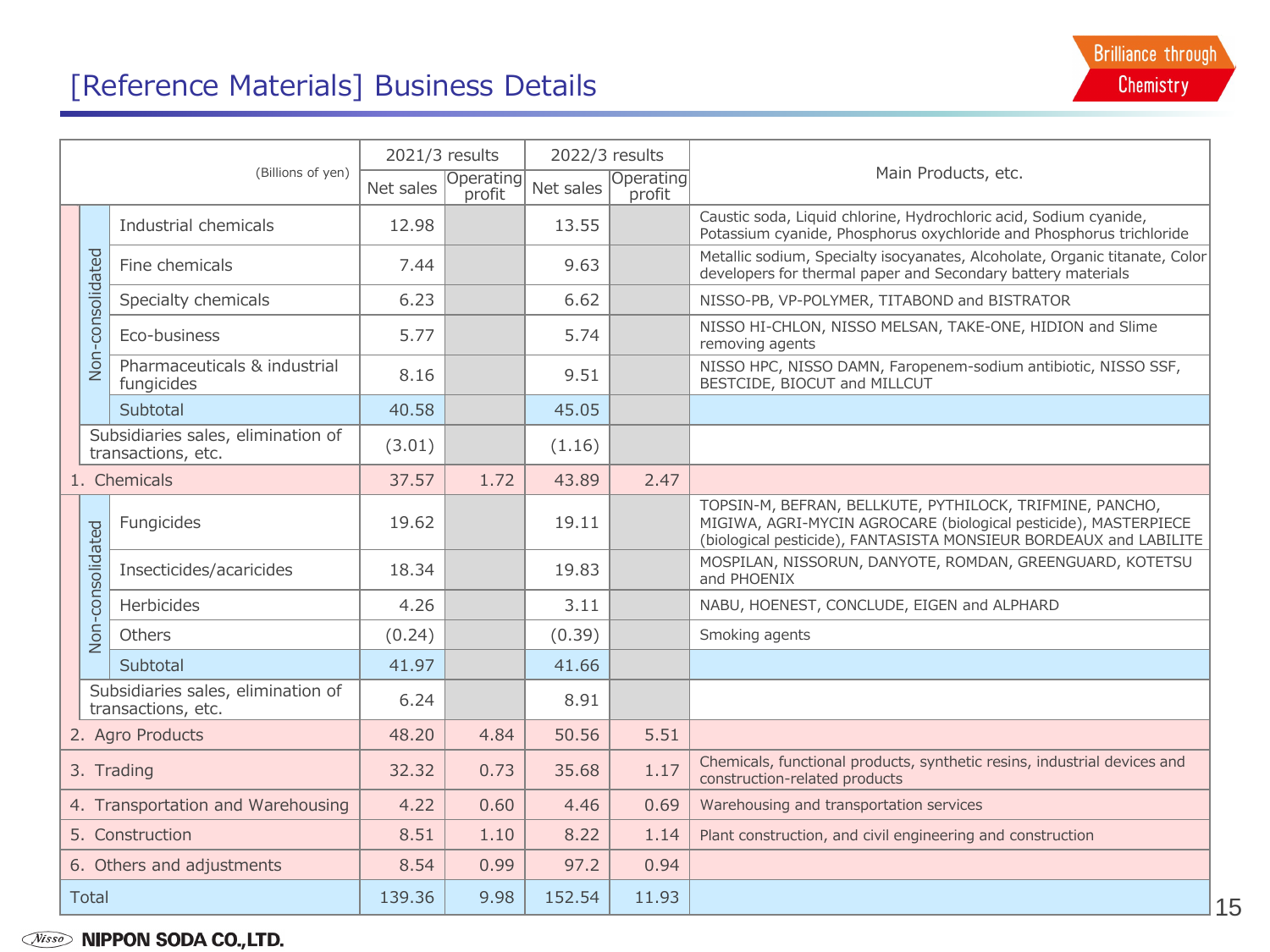# [Reference Materials] Overview of the Business Group (as of April 1, 2022)

**Brilliance through** Chemistry

| $\circledcirc$ Number of consolidated subsidiaries: 17 $\circlearrowright$ Number of equity-method affiliates: 2 |                                                                                                                                                                                                                                                                                                         |                |                  |                |                                                       |                |                |  |
|------------------------------------------------------------------------------------------------------------------|---------------------------------------------------------------------------------------------------------------------------------------------------------------------------------------------------------------------------------------------------------------------------------------------------------|----------------|------------------|----------------|-------------------------------------------------------|----------------|----------------|--|
| Company name                                                                                                     | <b>Business activities</b>                                                                                                                                                                                                                                                                              | Chemicals      | Agro<br>Products | Trading        | Trans-<br>portation Construc-<br>and Ware-<br>housing | tion           | Others         |  |
| Nippon Soda Co., Ltd.                                                                                            | Manufacturing, processing and marketing of industrial chemicals, synthetic resin<br>and other plastic materials, dyes, pharmaceuticals, agrochemicals, veterinary<br>pharmaceuticals, and various other kinds of chemical industrial products                                                           | $\circledcirc$ | $\circledcirc$   |                |                                                       |                |                |  |
| Nisso Shoji Co., Ltd.                                                                                            | Sales in Japan and export/import of chemical products, functional products,<br>synthetic resins, industrial devices, construction-related products, etc.                                                                                                                                                |                |                  | $\circledcirc$ |                                                       |                |                |  |
| Sanwa Soko Co, Ltd.                                                                                              | Warehousing, transportation, packaging, customs brokerage, insurance agency<br>services and leasing                                                                                                                                                                                                     |                |                  |                | $\circledcirc$                                        |                |                |  |
| Sanso Unyu Co., Ltd.                                                                                             | Truck transportation and freight forwarding                                                                                                                                                                                                                                                             |                |                  |                | $\circledcirc$                                        |                |                |  |
| Nisso Metallochemical Co., Ltd.                                                                                  | Manufacturing and sales of non-ferrous metals and industrial chemicals, and<br>environmental development business                                                                                                                                                                                       |                |                  |                |                                                       |                | $\circledcirc$ |  |
| NISSO Engineering Co., Ltd.                                                                                      | Comprehensive planning, design, management, construction, sales and<br>consulting for industrial and other types of facilities and equipment, machinery,<br>piping, civil engineering, construction, etc.                                                                                               |                |                  |                |                                                       | $\circledcirc$ |                |  |
| Nisso Kensetsu Co., Ltd.                                                                                         | Planning and execution of civil engineering and construction projects, earthworks<br>projects, soil and rock mining, and manufacturing and sales of concrete products                                                                                                                                   |                |                  |                |                                                       | $\circledcirc$ |                |  |
| Shinfuji Kaseiyaku Co., Ltd.                                                                                     | Manufacturing and sales of smoking agents for agrochemicals, pharmaceuticals<br>and veterinary pharmaceuticals, and manufacturing, processing, sales,<br>repackaging into smaller containers and packaging of other agrochemicals,<br>pharmaceuticals and general industrial chemicals                  |                | $\circledcirc$   |                |                                                       |                |                |  |
| Nisso Fine Co., Ltd.                                                                                             | Manufacturing, sales and trial production of development products of industrial<br>chemicals, chemical products, functional dyes, pharmaceuticals, agrochemicals<br>and their intermediates, synthetic resin molded products, deoxygenating agents,<br>dehumidifying agents and household general goods | $\circledcirc$ | $\circledcirc$   |                |                                                       |                | $\circledcirc$ |  |
| Nisso Green Co., Ltd.                                                                                            | Sales of agrochemicals, agricultural materials and other products                                                                                                                                                                                                                                       |                | $\circledcirc$   |                |                                                       |                |                |  |
| NISSO AMERICA INC.                                                                                               | Export/import and wholesale sales of various products, manufacturing and sales<br>of various products, and provision of consigned information research services<br>related to technology                                                                                                                | $\circledcirc$ | $\circledcirc$   |                |                                                       |                |                |  |
| NISSO CHEMICAL EUROPE<br>GmbH                                                                                    | Export/import and wholesale sales of various products, manufacturing and sales<br>of various products, and provision of consigned information research services<br>related to technology                                                                                                                | $\circledcirc$ | $\circledcirc$   |                |                                                       |                |                |  |
| Nisso Namhae Agro Co., Ltd.                                                                                      | Manufacturing of active agrochemical ingredients                                                                                                                                                                                                                                                        |                | $\circledcirc$   |                |                                                       |                |                |  |
| Alkaline SAS and<br>other 4 companies                                                                            | Manufacturing and sales of metallic sodium, chlorine and other products                                                                                                                                                                                                                                 | $\circledcirc$ |                  |                |                                                       |                |                |  |
| Novus International, Inc.                                                                                        | Manufacturing and sales of feed additives                                                                                                                                                                                                                                                               | $\bigcirc$     |                  |                |                                                       |                |                |  |
| IHARABRAS S/A. INDÚSTRIAS<br><b>QUÍMICAS</b>                                                                     | Export/import and wholesale sales of insecticides, fungicides, herbicides and<br>other agrochemical products, and manufacturing and formulation of<br>agrochemicals                                                                                                                                     |                | $\bigcirc$       |                |                                                       |                |                |  |

## *Nisso* **NIPPON SODA CO., LTD.**